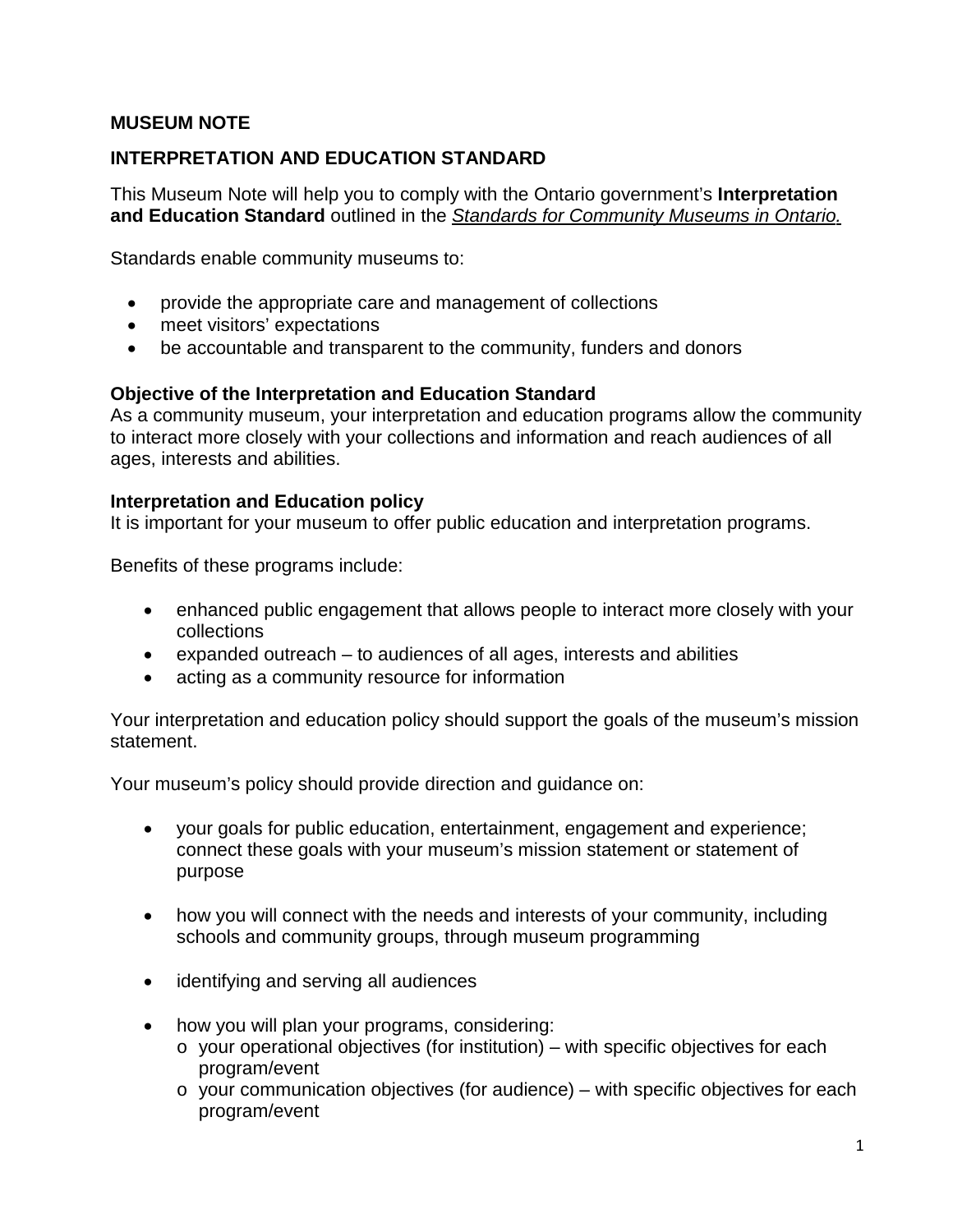- o your target audience(s) for each program
- o the visitor/participant experience
- o the involvement of community or partnering groups in planning and delivery
- how you will guide the stewardship of your collections, considering:
	- o safety and integrity of your collections when used in public programs may include identification of a hands-on or education collection or use of quality reproductions
	- o preventive conservation
	- o safety of visitors around displayed objects and supports, in programming spaces indoors and outdoors
- how you will observe municipal, provincial, federal and international regulations and legislation as they relate to accessibility, copyright, freedom of information and personal privacy
- how you will commit to:
	- o accuracy, objectivity and fairness in all public programs
	- o the visitor experience in all program planning and delivery (public service responsibility)
- how you will commit to staff training and support and allocate resources from the annual budget for staff training in educational program delivery

**TIP:** Some museums choose to call the interpretation and education policy a 'public programming policy' which can include exhibits and other forms of communications media, for example, social media or on-line programming.

You may also develop an overarching visitor services/programmes policy supported by a number of smaller procedural documents for each activity, for example, exhibits and school programmes etc.

## **Public programming in practice**

Good public programming will allow you to:

- respond to your audience's needs
- adapt to changing social priorities and conditions
- maintain a strong commitment to your mission and community<sup>[1](#page-1-0)</sup>

**TIP**: To achieve best practices in museum programming:

- understand your visitors' expectations, needs and priorities
- improve access both physical and intellectual to your museum

<span id="page-1-0"></span><sup>1</sup> Alberta Museums Association. *Standard Practices Handbook for Museums 3rd ed., p. 261.* l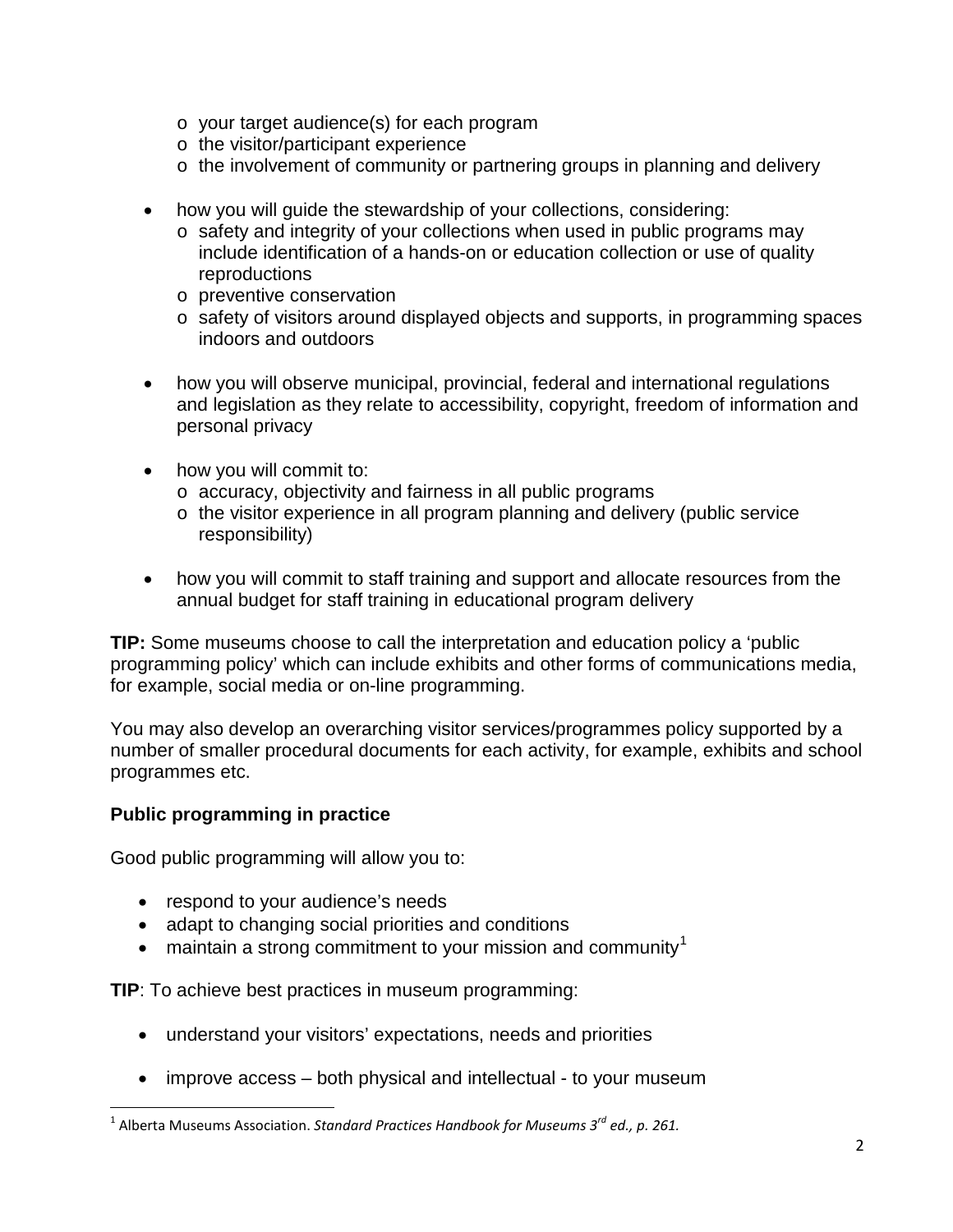- develop a broad base of support within your local community
- use your museum's space and resources as a place for community gatherings
- provide opportunities for visitors to interact with museum collections for personal reflection or group dialogue and interaction
- **co-creating** and providing services that meet defined needs of audience groups;
- cultivate opportunities and resources for lifelong learning, such as programs for seniors, people with disabilities, etc.

## **Audiences**

*Think seriously about who your visitors are and why they come, as well as about who does not visit and why not. Understanding your visitors is not a nicety; it is a necessity!*

– John H. Falk. *Identity and the Museum Visitor Experience, p.20.*

When identifying the audience for your exhibit or program, be specific and realistic.

Ask yourself:

- who will be interested?
- why will it interest them?
- what theme, approach and delivery style will most appeal to them?
- when time, day of the week, season will they be available to visit?
- where do we reach them?
- how do we reach them?

The better you identify and plan for your audience, the better your attendance figures.

Reference: Strategies and Resources for Understanding Audiences [link to tip sheet]

## **Customer Service**

Your visitors expect good customer service.

## Before visiting

Their assessment of your museum begins online before they get to your front door and with the first contact so program planning should anticipate these visitor expectations:

- Can I find the information I need on your website or by telephone?
- Is signage to the museum helpful?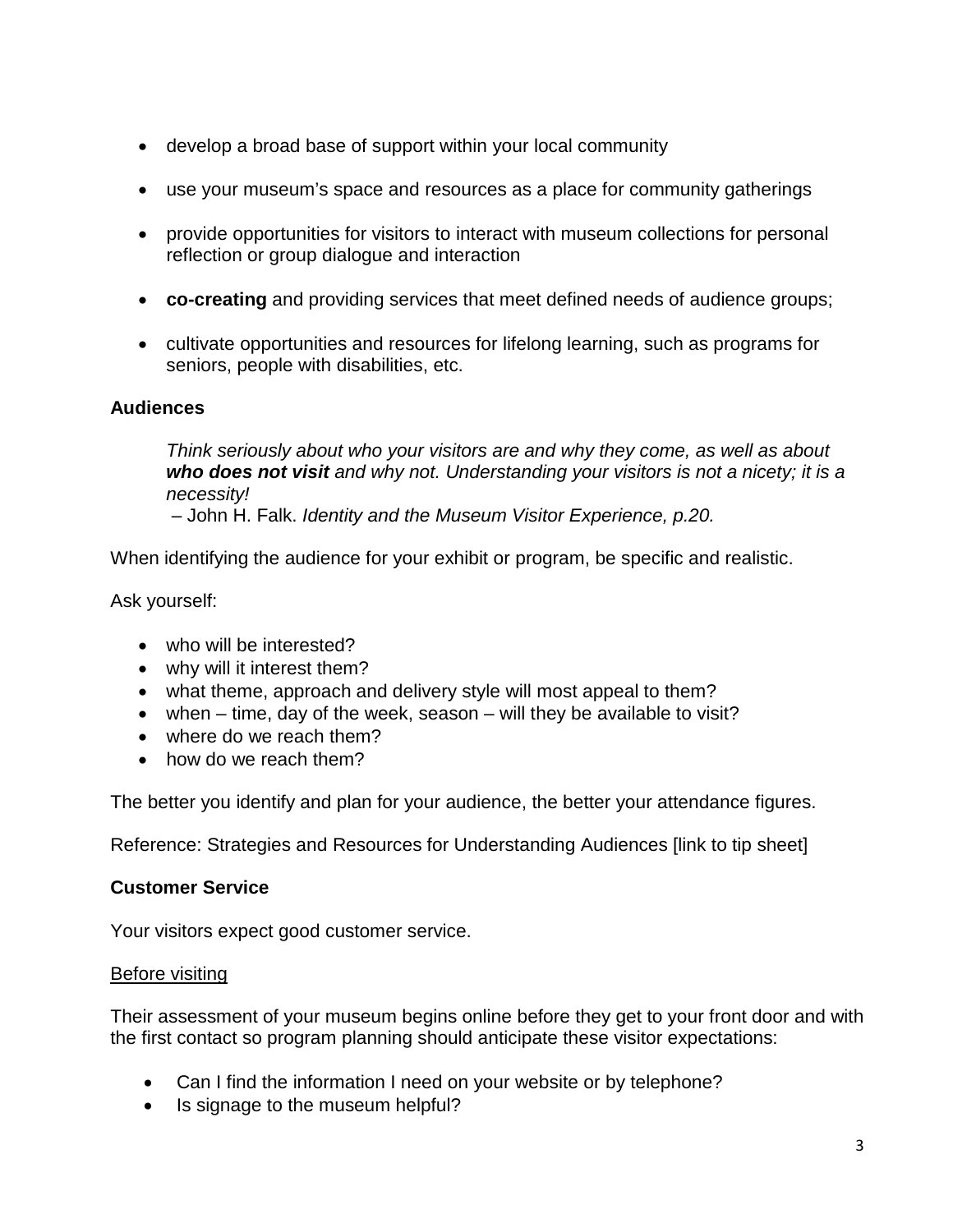- Can I get there by public transportation?
- Where can I park?
- Is the entrance obvious?
- What are the hours of operation?
- Are groups expected to enter at a different place? How will I know this?
- How much do tickets cost?
- How long is a typical visit to the museum?
- Are there toddler or kid-friendly activities?
- Is the museum accessible? Is the program accessible?
- Is there information available in my language?
- Is there food available or nearby?

## During a visit

Once at your door, visitors will expect information to be readily available, such as:

- Where do I buy tickets?
- Is there an ATM machine in the building?
- Is there a coat check? How much does it cost?
- Is it easy to access staff and volunteers? Are they helpful and friendly?
- Where are the washrooms? Are they clean?
- Is there a floor plan/map of the museum to make it easier to navigate?
- Is there a café or restaurant to sit and have refreshments/eat? Where is it?
- Is there a gift shop? Where is it?
- Are emergency exits clearly marked?

# **Planning and evaluating your program**

Your program plan should identify:

- why the museum is offering the program e.g. key theme or message related to your museum's mission statement and strategic plan
- its purpose, goals and objectives (for the organization, for the audience which will provide the basis for evaluating success: an education program plan will identify the specific learning outcomes (or badge/qualification requirements) that participants will achieve; activity-based programs or events will identify the learning, skills or experiences that participants will gain;
- your target audience e.g. families; Grade 3 students, children ages 8-12 for summer camp, tourists, or identifying specific interests, learning preference
- community advisory participants and roles i.e. individuals/groups included in the planning and delivery of a public program that will:
	- o help give legitimacy to program content
	- o provide insights into target audience considerations including needs, interests and abilities
	- o help focus promotional content and approaches
- budget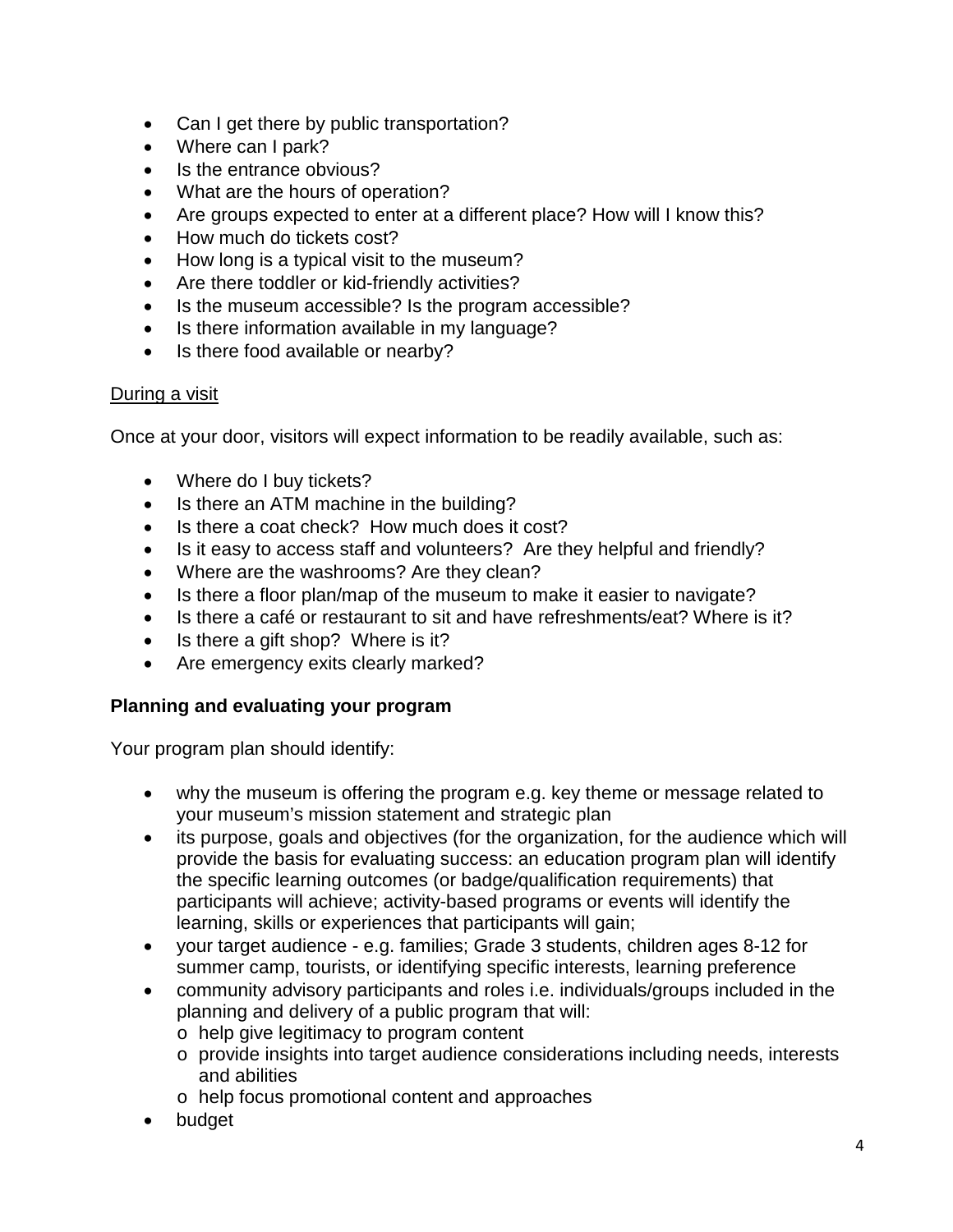- timelines
- intellectual and physical accessibility for program content, layout and physical space
- other municipal departments or resources involved in the program that you need to accommodate in advance, such as Recreation Services

### **Museums as educational institutions**

Museums are able provide formal (structured) and informal learning (unstructured) that allow visitors to engage with collections.

Formal learning opportunities can include:

- tours
- education programs
- lectures
- workshops
- education, discovery or reminiscence kits
- summer camps

These opportunities can range from a class or lab in a school or university to a loosely structured opportunity to participate in a specific activity guided by museum staff or through program materials.

Visitors to your museum can learn more informally through a variety of methods.

Informal learning opportunities can include:

- speaking with staff
- reading exhibit labels
- picking up a walking tour, gallery or event information handout
- interacting with the museum's website or blog
- using tablet audio-guides
- reading a publication offered at the museum's bookstore or other venues on a program's topic/theme
- discovery carts
- family backpacks
- participating in games or activity centres
- engaging with other visitors

## **Your knowledge and skills**

Your museum educator or interpreter should have the appropriate knowledge and skills to design your museum's program, use the right approach to deliver the appropriate content and effectively communicate with your audience.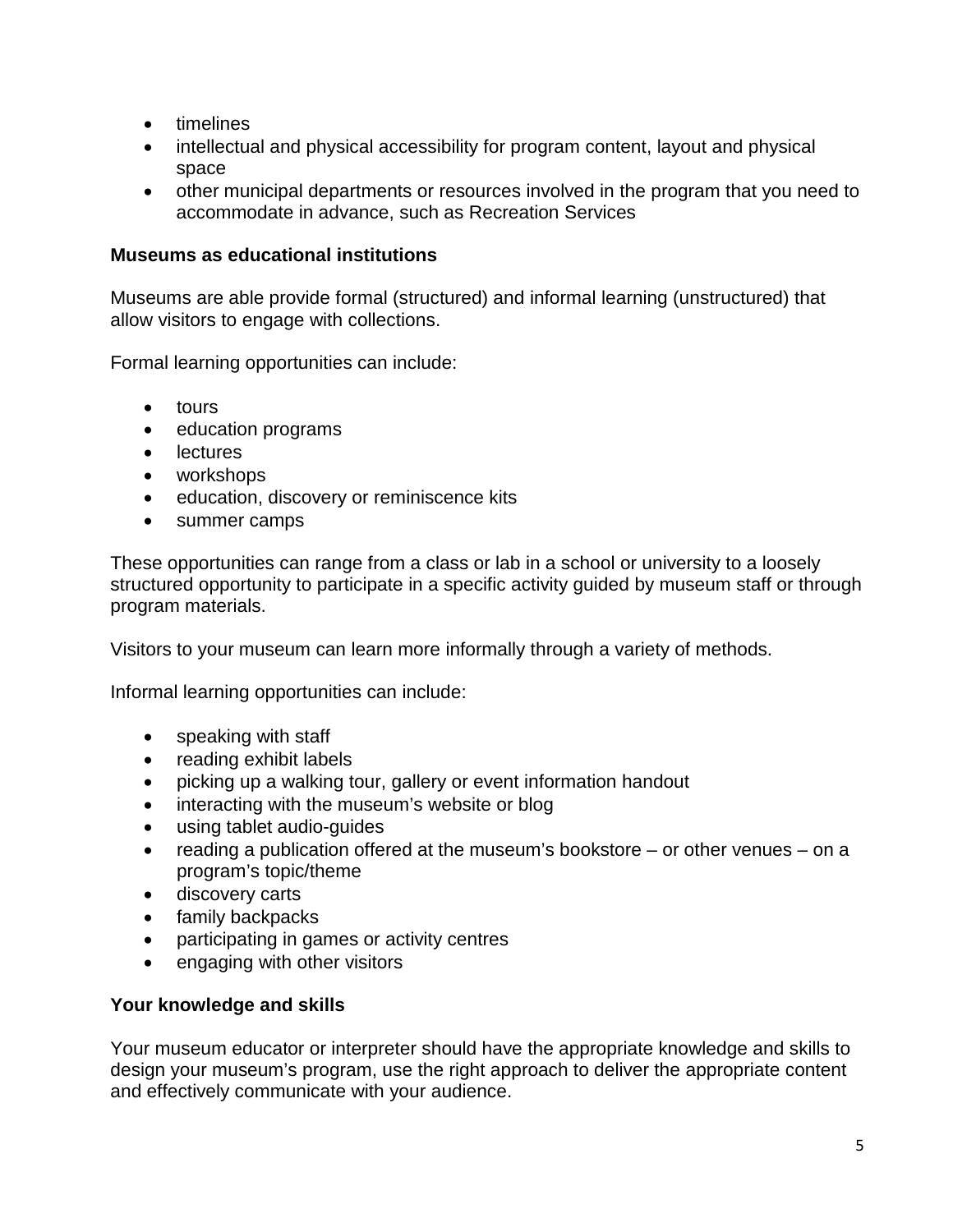Knowledge and skills should include:

- excellent communication skills; including the ability to listen well
- a knowledge of:
- school curricula and formal education resources and requirements
- audience characteristics, motivations and learning preferences, e.g.
	- o school groups (characteristics of specific age groups)
	- o adult groups
	- o ESL visitors
	- o international tourists
	- o family groups
	- o individual learning preferences styles, e.g. Multiple Intelligences, 4MAT, MBTI o visitor motivations and expectations
- various program delivery methods and opportunities for both formal and informal learning

## **Education programs**

Education programs are commonly pre-arranged programs for groups of people, from preschool to adult, who visit the museum to learn specific content in order to earn a badge, meet specific curriculum outcomes, improve their English or learn more about their community.

Programs planned for these groups should consider:

- their cognitive, physical and emotional abilities as a learner; usually by age, for student groups
- content needs, identified by:
	- o the person booking the program
	- o the program's planner knowledge of the curriculum, badge requirements and audience characteristics e.g. intermediate ESL or Grade 4

Resource documents from the Ministry of Education provide information about student abilities by grade in addition to curriculum requirements. The same is true for many youth organizations that offer badges or certification.

#### **Community programs**

#### Museum benefits

Public programs are easier and cheaper to produce than exhibits.

They also allow your museum to:

- respond to current community events, crises and issues
- celebrate or commemorate anniversaries, historic events, seasonal activities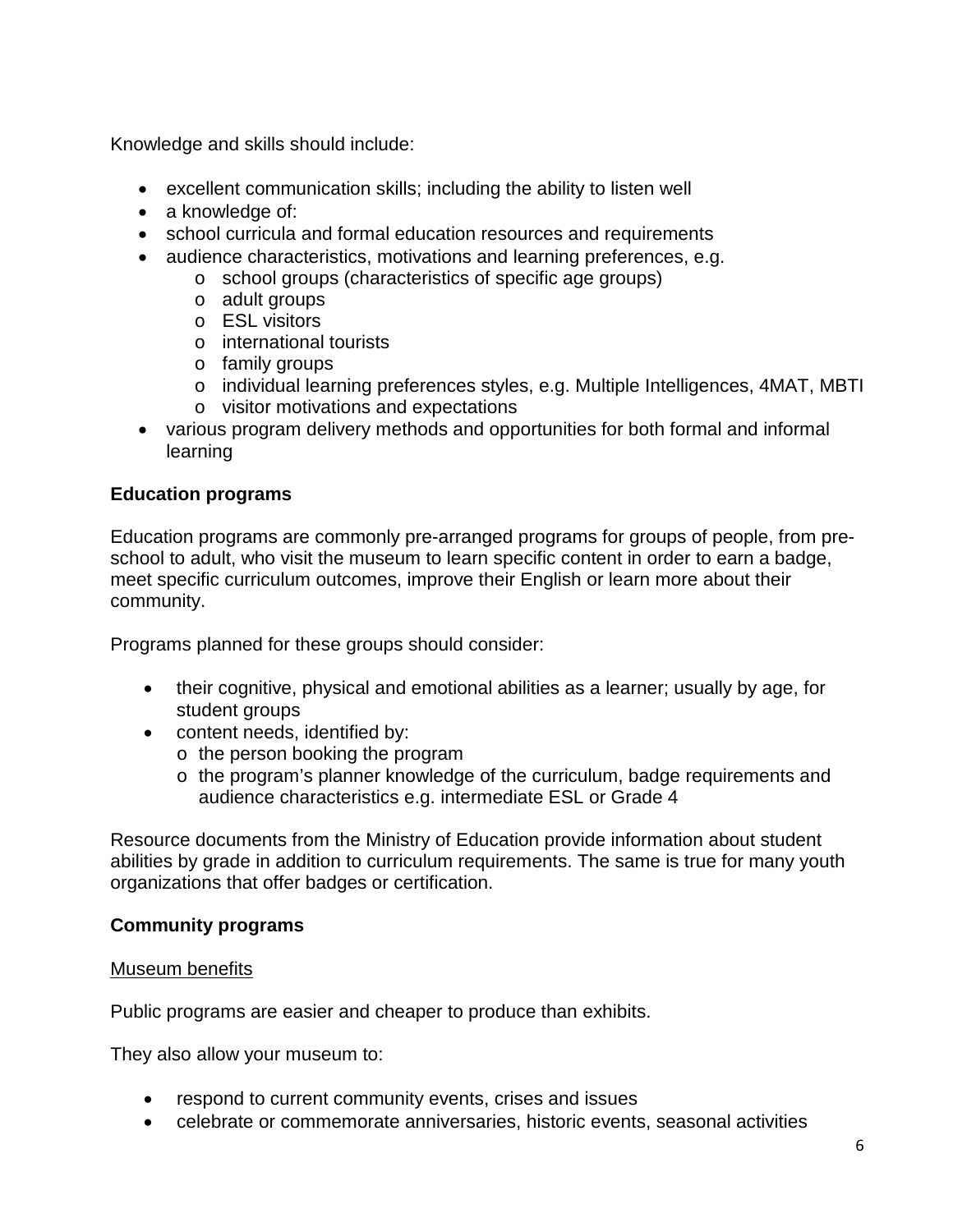• commemorate individuals

#### Public benefits

Your museum plays a vital role in providing programs that meet the needs and interests of your community.

Community programming considers your community's common:

- interests
- experiences
- geographic location
- language
- profession
- religion
- tradition
- economy
- history
- way of living

Your programs allow your community to actively participate in preserving, studying and interpreting their cultural and natural heritage.

Museum programs can:

- offer families with children the chance to explore and reflect upon their heritage
- provide skills that allow adult children or seniors' centre staff to connect with people suffering from Alzheimer's disease or other dementias
- provide opportunities for intergenerational literacy and heritage learning activities

#### Community as a resource

Your community is far more than a target audience.

It can also be a useful resource for your museum, with community members acting as advisors, volunteers, guest speakers/curators, demonstrators, vendors and workshop instructors. They can also provide valuable insights into program and exhibit planning.

## **Recommended Resources**

Alberta Museums Association. Standard Practices Handbook for Museums, 3<sup>rd</sup> edition. 2014. *Programming p.p. 265-326. Contains a wealth of useful information on policy, learning characteristics of audience groups, audience-focused planning, production and evaluation of museum education programs, public events and activities.*

#### CMOG Standards Resources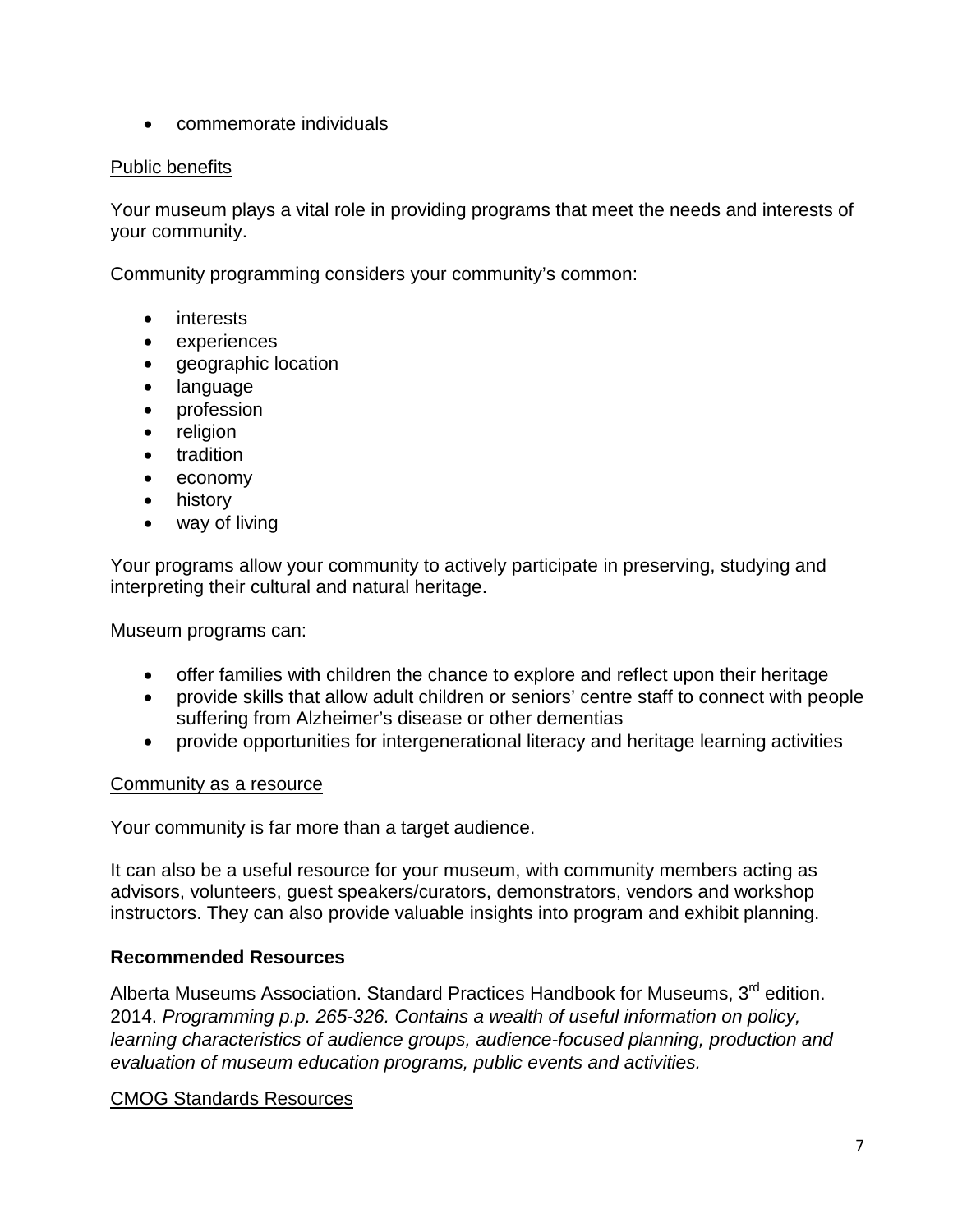# **Education**

Castle, M. Christine. *What Difference Did It Make? Using Outcome-Based Planning & Evaluation*

*http://www.museumsontario.com/vm/newvisual/attachments/891/Media/OMAOutcomesWo rkbook2013Web.pdf*

http://newsarticle.museumsontario.com/members/Resources/OMAOutcomesWorkbook201 3\_FR.pdf

Department of Museum Studies, University of Leicester. *Writing a Museum Education Policy.* [http://www.museumsontario.com/vm/newvisual/attachments/891/Media/EileanHoop](http://www.museumsontario.com/vm/newvisual/attachments/891/Media/EileanHooperGreenhillEducationPolicy.pdf) [erGreenhillEducationPolicy.pdf](http://www.museumsontario.com/vm/newvisual/attachments/891/Media/EileanHooperGreenhillEducationPolicy.pdf) Space for Learning Partners. *Space for Learning: A Handbook for Education Spaces in Museums, Heritage Sites and Discovery Centres.* [http://www.museumsontario.com/vm/newvisual/attachments/891/Media/SpaceforL](http://www.museumsontario.com/vm/newvisual/attachments/891/Media/SpaceforLearning.pdf) [earning.pdf](http://www.museumsontario.com/vm/newvisual/attachments/891/Media/SpaceforLearning.pdf)

Crow, William B. and Herminia Wei-Hsin Din. All Together Now: Museums and Online Collaborative Learning. Washington, DC: AAM Press of the American Alliance of Museums, 2011.

Denver Art Museum. *Creativity, Community, and a Dash of the Unexpected adventures in engaging young adult audiences. "We originally thought of this audience as an age group but later realized that style, not age, was a better way to categorize the target audience." [http://www.denverartmuseum.org/sites/all/themes/dam/files/final\\_report\\_to\\_the\\_](http://www.denverartmuseum.org/sites/all/themes/dam/files/final_report_to_the_field_1.16.2012_final.pdf) [field\\_1.16.2012\\_final.pdf](http://www.denverartmuseum.org/sites/all/themes/dam/files/final_report_to_the_field_1.16.2012_final.pdf)*

Falk, John H. Identity and the Museum Experience. Walnut Creek, CA: Left Coast Press, Inc. 2009.

Grinder, Alison L. and E. Sue McCoy. The Good Guide A Sourcebook for Interpreters, Docents and Tour Guides. Scottsdale, Arizona: Ironwood Publishing, 1985. *Still a classic and useful resource for profiles and characteristics of visitors and special groups, methods to facilitate learning and improve communication.*

McLean, Kathleen. Planning for People in Museum Exhibitions. Association of Science Technology Centres, 1993. *While the focus is on creating museum exhibits, the planning approach, starting with audience and engagement and learning, is valuable in public programs of all kinds. Also helpful in planning online learning opportunities, education kits, reminiscence kits, discovery boxes and family backpacks.*

Ontario Ministry of Education. Curriculum documents and other resources.<http://www.edu.gov.on.ca/eng/curriculum/>

Sachatello-Sawyer, Bonnie et al. Adult Museum Programs Designing Meaningful Experiences. Walnut Creek, CA: AltaMira Press, 2002.

Simon, Nina. Museum 2.0 blog explores the ways that the philosophies of Web 2.0 can be applied in museums to make them more engaging, community-based, vital elements of